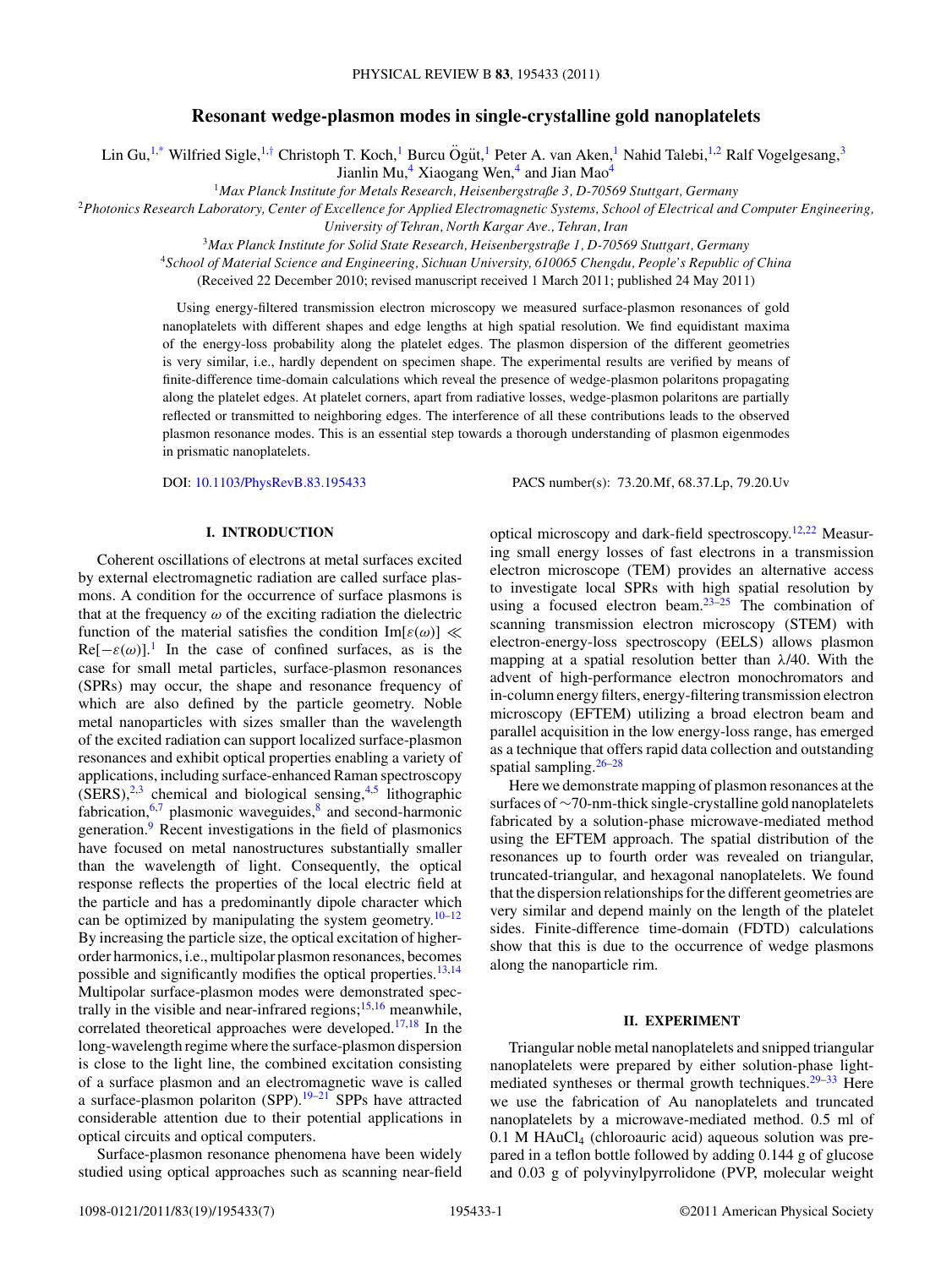<span id="page-1-0"></span> $\approx$  30 000) to the solution. The mixture was dissolved in 15 ml of EG (ethylene glycol) solution and stirred for 5 min to form a solution yellowish in color. The solution was subsequently exposed to microwave irradiation in a household microwave oven (Galanz: G80D23CSL-Q6). The total reaction time was 10 min at an average power of 250 W. After the process, the color of the solution had noticeably changed to reddish-brown. The final product solution was then centrifuged at 13 000 rpm for 10 min before washing three times in distilled water and ethanol, consecutively.

Specimens of single-crystalline Au nanoplatelets for TEM investigation were drop coated on 30-nm-thick silicon nitride membranes. EFTEM and EELS experiments were performed using the Zeiss Sub-eV-Sub-Ångstrom-Microscope (SESAM) (Carl Zeiss, Oberkochen, Germany) equipped with an electrostatic  $\Omega$ -type monochromator and an in-column MANDO-LINE filter offering very high dispersion of the energy-loss spectrum. The SESAM microscope delivers outstanding stability and electron optical performance which allows valence EELS and valence EFTEM experiments with both high energy and high spatial resolution to be performed. $34-36$  The energy resolution of the microscope defined by the full width at half maximum of the elastic zero-loss peak is below 90 meV for routine applications and has already been demonstrated to be smaller than 50 meV. $37$  The in-column MANDO-LINE filter provides high dispersion, high transmissivity, and high isochromaticity allowing the selection of very small energy-loss windows (*<*0.2 eV) for diffraction and imaging applications[.38](#page-6-0) Besides a significant enhancement of the energy resolution, the main benefit of using monochromated electrons involves a sharp drop of the intensity from the zero-loss peak tail, enabling the detection of spectral features in the UV-visible–near-infrared domain without any numerical processing. A series of energy-filtered images from 0.4 to 3.0 eV energy loss (corresponding to wavelengths from 400 to 3000 nm) were acquired with a collection of semiangles of 6 mrad and an energy-selecting window of 0.2 eV; thus two-dimensional spatial distributions of SPRs in the energy range of interest can be mapped close to nm resolution. Specimen thickness was determined by EELS from the ratio of zero-loss intensity and total spectral intensity.<sup>[39](#page-6-0)</sup>

#### **III. THREE-DIMENSIONAL-FDTD SIMULATION**

Three-dimensional finite-difference time-domain (3D-FDTD) calculations were used to verify the obtained experimental data. The codes were developed at the Photonics Research Laboratory, Tehran. $40,41$  For these calculations the simulation domain was discretized with cubic cells having an edge length of 5 nm. The second-order absorbing boundary condition was exploited to terminate the simulation domain. Moreover, additive sources in the form of either harmonic plane waves or focused wideband Ricker wavelets $42$  were used to obtain the modal field profiles or resonance spectra, respectively. The maximum number of time steps in our simulation was  $2 \times 10^4$ . In order to compute the resonance spectra, the integral intensity of the electric field over the samples was computed. For the Au permittivity we used a Drude model extended by two critical-point functions $43$  in



FIG. 1. (Color online) Scheme for computing the propagation constant of wedge-plasmon modes using 3D-FDTD. A wideband localized point source in the form of a Ricker wavelet (bottom right) was implemented at the red dot. The temporal evolution of the field components was detected at positions marked by yellow crosses.

order to account for intra- and interband transitions. This model is in close agreement with experimental data.

In order to compute the propagation constant of the wedgeplasmon mode, we have considered a semi-infinite gold edge with an opening angle of 90◦, as shown in Fig. 1. An additive source point was introduced in the form of a Ricker-wavelet temporal function at the position depicted in Fig. 1. This source gives rise to two plasmonic waves propagating along the wedges. The electromagnetic field components are computed at two introduced test points with the locations depicted in



FIG. 2. (Color online) (a) Scheme for computing the transmission and reflection coefficients of the wedge-plasmon mode around a bend using 3D-FDTD. A harmonic wideband point source was introduced at the position of the red dot. Power propagation was monitored at planes indicated by red lines. This was used to calculate reflected and transmitted power. (b) Scheme for calibration of the data obtained in (a).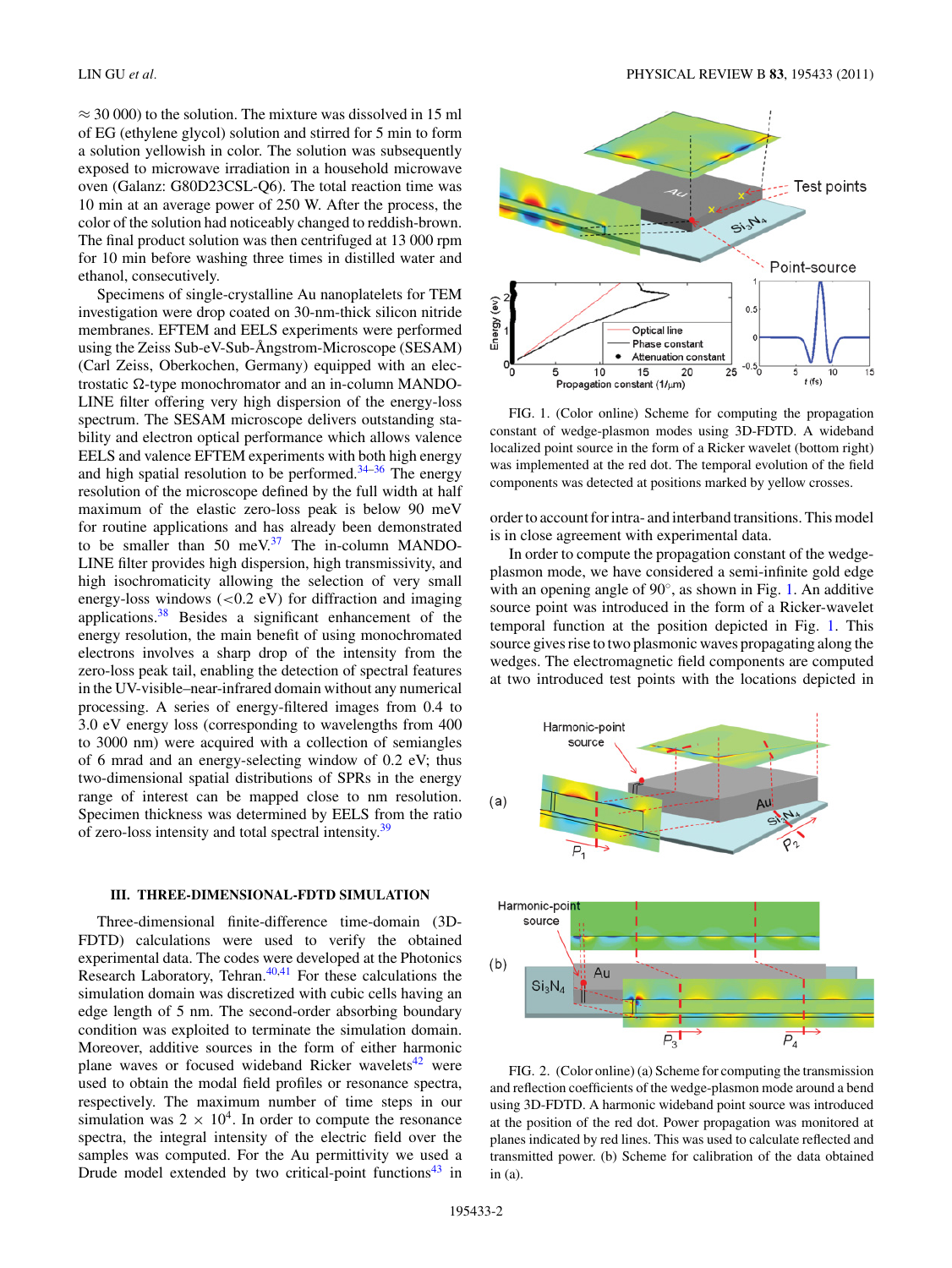<span id="page-2-0"></span>

FIG. 3. (Color online) Energy-filtered images of the (a) triangular, (b) hexagonal, and (c) truncated triangular Au nanoplatelets. Colors indicate energy-loss probabilities using a temperature color scale. Low probability is indicated as blue (dark) and maximum probability as yellow (bright). The energy loss is displayed for each figure.

Fig. [1,](#page-1-0) over the whole simulation time. Then the discrete Fourier transforms of the field components are computed. Each electromagnetic field component computed at the two test points should satisfy the following equation:

$$
\varphi(\vec{p}_2) = \exp(\gamma |\vec{p}_2 - \vec{p}_1|) \varphi(\vec{p}_1), \qquad (1)
$$



FIG. 4. (Color online) Comparison between (a) experimental and (b) simulated mode profiles of the plasmonic resonances of the triangular gold nanoplatelet on a thin Si<sub>3</sub>N<sub>4</sub> substrate with the dimensions  $H = 70$  nm,  $h = 20$  nm, and  $L = 950$  nm, as a function of the energy marked on each frame. The color scale for the experimental and simulated data was normalized to the maximum intensity. The right insets show the different schemes used to excite the plasmonic modes in EELS and FDTD simulations. Circularly polarized light is used to replicate the EELS data (see text).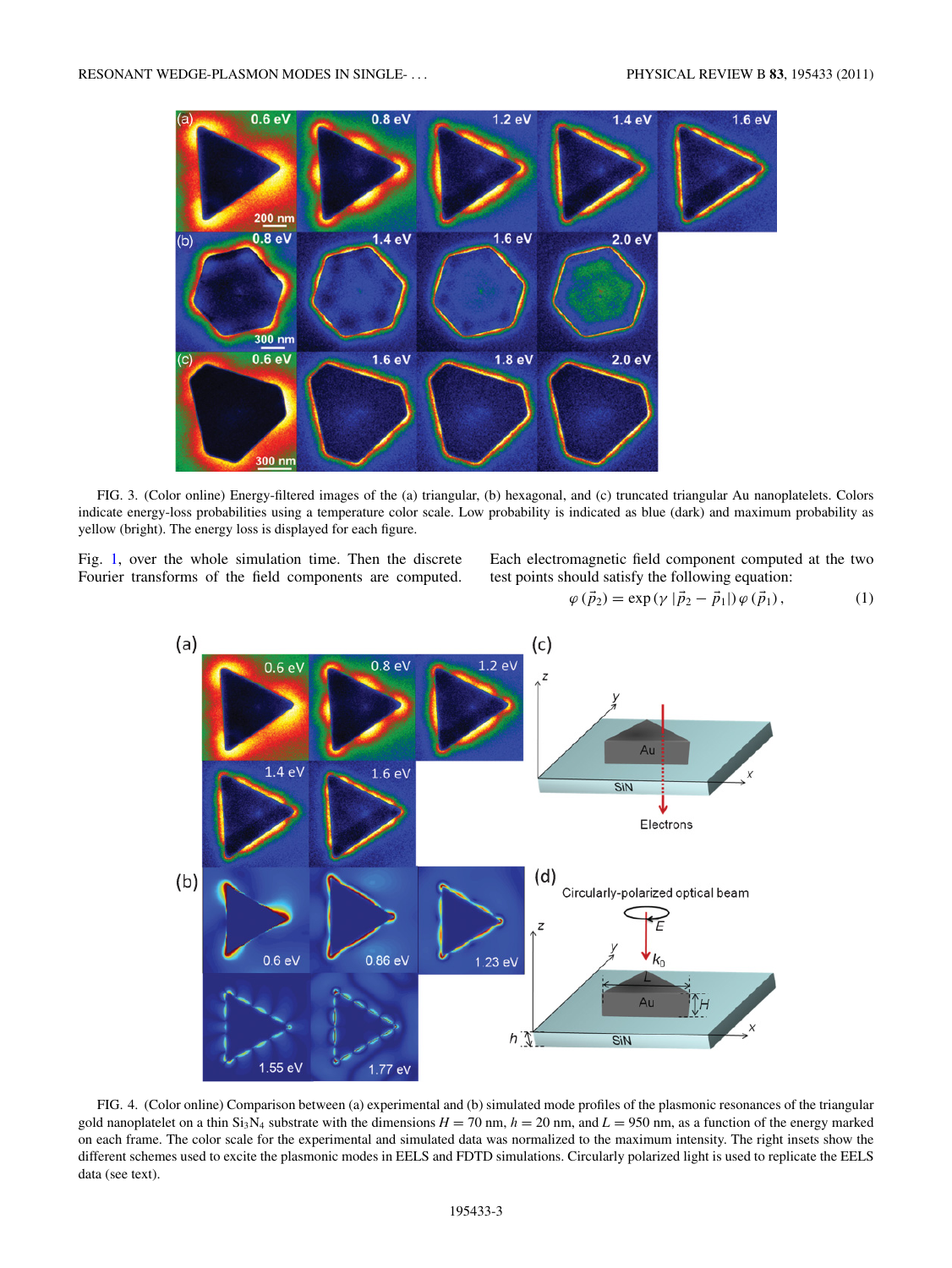<span id="page-3-0"></span>

FIG. 5. (Color online) Comparison between measured and computed mode profiles along one edge of the triangular gold nanoplatelets. The data show good qualitative agreement. For quantitative agreement, rigorous calculation of the electron energy-loss process would be necessary.

where  $\varphi(\vec{p}_i)$  is an arbitrary electric- or magnetic-field component at the observation point defined by  $\vec{p}_i$ , and  $\gamma$  is the complex propagation constant of the wedge-plasmon mode. Using Eq. [\(1\)](#page-2-0), one can define a search function for computing *γ* :

$$
F(\gamma) = \left| \frac{\varphi(\vec{p}_2)}{\varphi(\vec{p}_1)} - \exp(\gamma | \vec{p}_2 - \vec{p}_1|) \right|.
$$
 (2)



The phase and attenuation constants of the wedge-plasmon mode are found by searching for the zeros of  $F(\gamma)$  in the complex *γ* plane.

A similar approach has been used for computing the transmission (*T*) and reflection (*R*) coefficients of Table [I.](#page-4-0) As shown in Fig. [2,](#page-1-0) two wedges meeting at an arbitrary angle have been considered. To excite the wedge-plasmon mode, an indentation was introduced, and a harmonic point source was located just upon the indentation. In order to calculate transmitted  $(P_2)$  and reflected  $(P_1)$  powers two planes were defined cutting the edges at positions marked by dashed lines in Fig.  $2(a)$ . These planes are normal to the wave vector of the wedge-plasmon mode. In order to distinguish between the reflected and incident power, a calibration technique is used as shown in Fig.  $2(b)$ . For this, a semi-infinite plane is considered with the same indentation and harmonic source as in Fig.  $2(a)$ . Then the power passing through the positions  $P_3$ and  $P_4$  [Fig.  $2(b)$ ] is computed. Using the computed powers, the *T* and *R* coefficients are computed as  $T = P_2/P_4$  and  $R =$  $1 - P_1/P_3$  at each energy.

#### **IV. RESULTS AND DISCUSSION**

The thickness of the three nanoplatelets was determined as  $(70 \pm 15)$  nm, which was constant throughout the structures. This implies that coupling between the two horizontal surfaces through the bulk is negligibly small since the typical skin depth for Au is about 20–25 nm in the energy range studied here. The particles are single crystalline, which is of importance for achieving large surface-plasmon propagation lengths.<sup>[44](#page-6-0)</sup> Energy-filtered images of the nanoplatelets are shown in Figs.  $3(a)-3(c)$ . The intensities are color coded for better visibility, and are proportional to the *z*-projected local photonic density of states[.45](#page-6-0) The experimental geometry is shown in Fig. [4\(c\).](#page-2-0) For all particles multiple-order plasmon resonances are clearly discernible. For the case of the triangular platelet shown in Fig.  $3(a)$ , the intensity along the upper right edge is plotted in Fig.  $5(a)$  at energy losses (wavelengths) of 0.6 (2.07 *μ*m), 1.0 (1.24 *μ*m), 1.2 (1.04 *μ*m), 1.4 (0.89 *μ*m), and

> FIG. 6. (Color online) Comparison between the computed propagation constant of various plasmonic modes possible for a semi-infinite Au platelet on a  $Si<sub>3</sub>N<sub>4</sub>$  substrate, and the measured wave vector of the plasmonic modes obtained from the EFTEM data (triangular symbols for the triangle and hexagonal symbols for the truncated triangle and the hexagon). The insets show the spatial distribution for the *z* component of the electric field.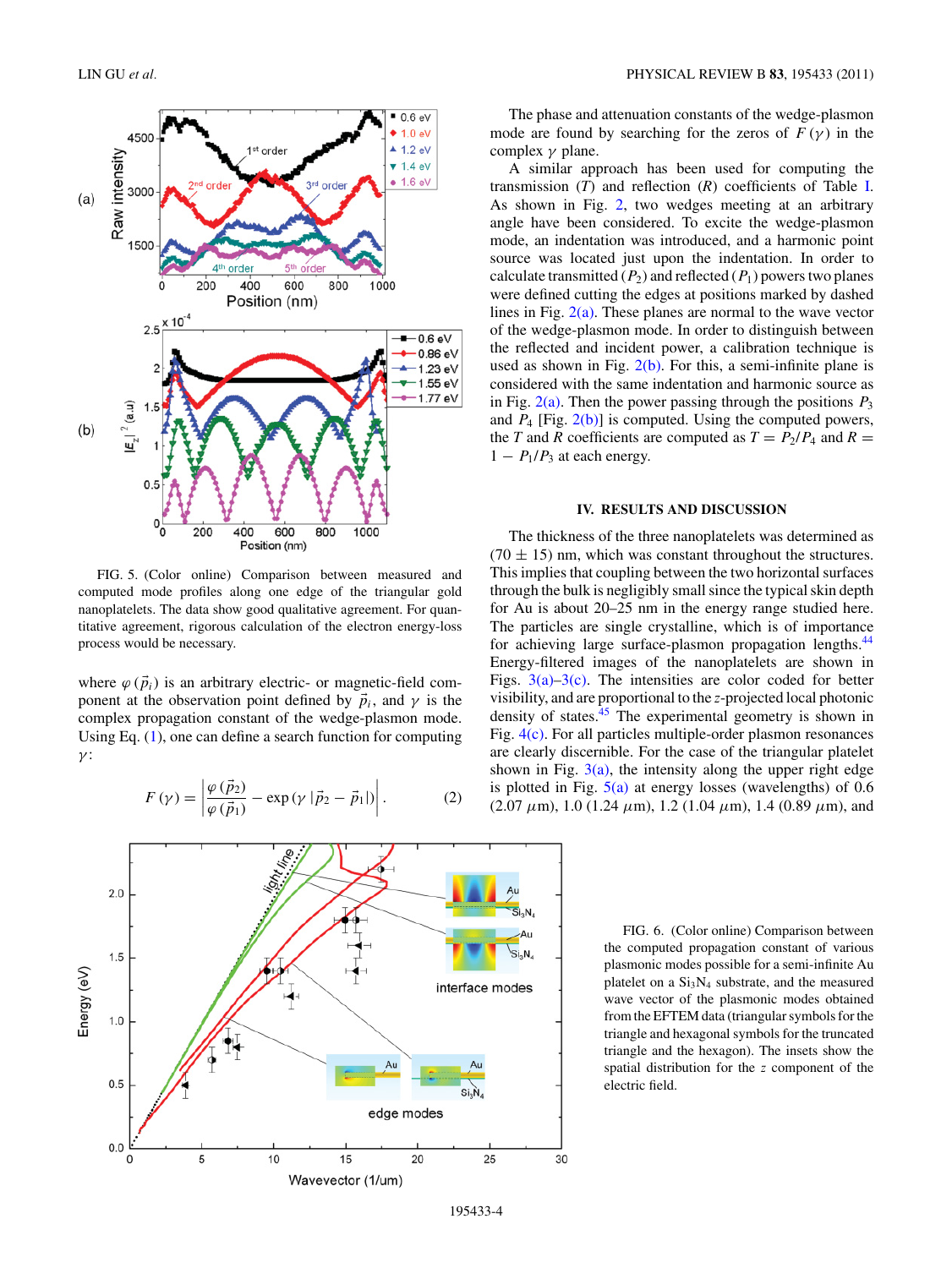<span id="page-4-0"></span>TABLE I. Power transmission (*T*) and reflection (*R*) coefficients at platelet corners making a 60<sup>°</sup> and 1[2](#page-1-0)0<sup>°</sup> angle, respectively. The numbers were obtained by FDTD at different energies (see Fig. 2 and text).

| Energy<br>Angle | 0.6 eV |       | 1 eV  |       | $1.2 \text{ eV}$ |       | $1.4 \text{ eV}$ |       | $1.6 \text{ eV}$ |       |
|-----------------|--------|-------|-------|-------|------------------|-------|------------------|-------|------------------|-------|
|                 | T      | R     | T     | R     | T                | R     |                  | R     |                  |       |
| $60^\circ$      | 0.091  | 0.086 | 0.137 | 0.077 | 0.336            | 0.038 | 0.418            | 0.026 | 0.296            | 0.079 |
| $120^\circ$     | 0.461  | 0.003 | 0.483 | 0.002 | 0.498            | 0.001 | 0.538            | 0.003 | 0.234            | 0.003 |

1.6 eV ( $0.78 \mu$ m). Equidistant local field enhancements are visible up to the fifth order. Similar intensity variations were found for the other nanoplatelets.

In order to identify the origin of the observed plasmon modes we compare experimental and calculated dispersion curves. We interpret the separation of the equidistant field maxima as half a wavelength of the propagating plasmon. The measured plasmon dispersions are shown in Fig. [6.](#page-3-0) Because of the very similar dispersion, hexagonal symbols were used for both the truncated triangle and the hexagon. Triangular symbols are used for the triangle. Calculated dispersion curves are shown for the Au nanoplatelet with and without the thin  $Si<sub>3</sub>N<sub>4</sub>$  membrane. We can distinguish two categories of dispersion curves. For the case of an infinitely extended Au film on a thin  $Si<sub>3</sub>N<sub>4</sub>$  substrate there is a plasmon located at the interface (lower green line) and another one with field maxima on the Au surface (upper green line). Both are far from the experimental data. Secondly, dispersions of plasmon modes running along the wedges of the nanoparticles (red lines) are shown, both for a freestanding Au film and a Au film on a thin  $Si<sub>3</sub>N<sub>4</sub>$  substrate. These latter two dispersion curves are close to each other, which means that the thin  $Si<sub>3</sub>N<sub>4</sub>$  substrate has only little influence on these modes. Most importantly, they are much closer to the experimental data than the pure interface and surface plasmons. The remaining discrepancies can possibly be explained by subtle differences between the real wedge shape and the one used in the simulation. These results are strong evidence that it is these wedge-plasmon modes that we observe in our experiments. From the inset in Fig. [6](#page-3-0) one can clearly see that the field maxima of the wedge plasmons are located at the upper and lower wedges.<sup>[46,47](#page-6-0)</sup> This is not unexpected since it is well known that structural discontinuities are always connected with local field enhancement.

In order to calculate the field distributions of the plasmon eigenmodes along the wedges, a circularly polarized excitation was used in the FDTD calculations and response fields at different *z* positions were incoherently summed up. Since the electric-field distribution around the fast electron is azimuthally isotropic the excitation by a circularly polarized electromagnetic wave resembles the EFTEM experiment much better than the excitation by a linearly polarized wave. The situation of the EFTEM experiment can then be modeled by incoherently integrating the response of the system for one full rotation of the wave's polarization. Both EFTEM and FDTD probe the same set of eigenmodes, i.e., we expect qualitatively the same results, though not quantitatively. This is confirmed by the spatial field distributions  $[Fig. 4(b)]$  $[Fig. 4(b)]$  and the mode profiles along the edge of the triangle [Fig. [5\(b\)\]](#page-3-0), which both show a remarkable resemblance to the experimental data [Figs.  $4(a)$  and  $5(a)$ ].

An important advantage of FDTD is that the dynamics of plasmon propagation can be analyzed. This gives us further important insight into the nature of the resonant plasmonic wedge modes. For this purpose, calculations with wideband local excitations in the form of Ricker-wavelet point sources were performed for the case of the triangular platelet. The locations of the point sources have been chosen in such a way as to distinguish between symmetric and antisymmetric modes, as depicted in the inset of Fig.  $7(a)$ . In Figs.  $7(b)$  and  $7(c)$ 



FIG. 7. (Color online) (a) Eigenmodes of the gold triangular nanoplatelets with the geometrical parameters depicted in Fig. [2,](#page-1-0) computed using FDTD with introduced wideband, localized, symmetric, and asymmetric excitations. Mode profiles at an arbitrary time, computed using FDTD for (b) top view and (c) side view.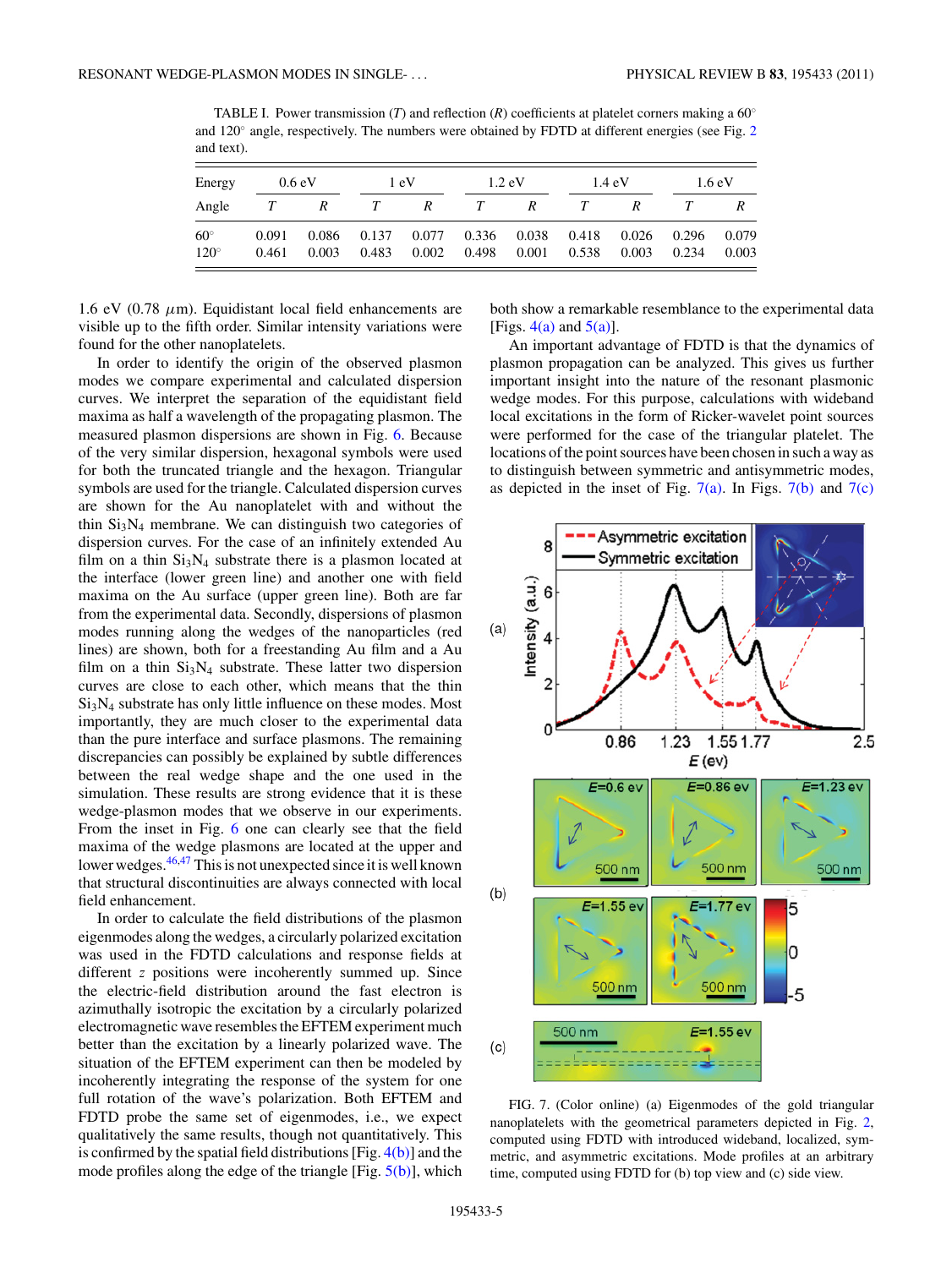<span id="page-5-0"></span>the field distribution is shown for each resonance energy at an arbitrary time, for both top and side cross sections. In order to gain further insight into the propagation of the wedge-plasmon modes we performed FDTD calculations with local excitations at various wavelengths for the case of the triangular platelet. In Fig. [7](#page-4-0) the field distribution is shown at each wavelength (energy). It is obvious that the wedge plasmons propagate ("transmit") around the corner of the triangle. In the case of complete transmission this effect would lead to whispering gallery modes, if the condition  $\sum_{i,j} (\gamma L_i + \varphi_{tr,j}) = n2\pi$ is met, where  $\gamma$  is the propagation constant,  $L_i$  are the edge lengths of the platelet, and  $\phi_{tr,j}$  is the phase change when the polariton propagates across the edge. In the case of complete reflection, Fabry-Pérot modes<sup>21</sup> are excited if  $2\gamma L + \gamma_{\text{left}} + \gamma_{\text{right}} = n2\pi$ , where *L* is the edge length and  $\varphi$ <sub>right</sub> and  $\varphi$ <sub>left</sub> are the phase changes upon reflection at the two boundaries of the edge. However, our calculations show that transmission and reflection coefficients are less than unity (Table [I\)](#page-4-0), i.e., we neither have the situation of a whispering gallery mode nor of a Fabry-Pérot resonator. Furthermore, we found that the sum of reflected and transmitted intensities is not equal to the excited intensity, which means that there are radiative losses at the corners. Such radiative losses at pointlike discontinuities are well known. The fractions of transmitted and reflected intensities depend on plasmon energy, as is shown in Table [I.](#page-4-0) The main conclusion of these FDTD calculations is that the observed resonant behavior of the nanoplatelets originates from the interference of excited, reflected, and transmitted wedge SPPs. The relative importance of the individual contributions will depend on the size, thickness (because of coupling effects), and shape of the nanoplatelet as well as on the resonance energy.

Our interpretation of the plasmonic response of nanoplatelets became possible by the study of large nanoplatelets exhibiting multiple field maxima along their edges. In earlier studies SPRs were shown in triangular nanoplatelets<sup>[24,48](#page-6-0)</sup> which had a circumference smaller than

- \* Present address: Beijing Laboratory for Electron Microscopy, Institute of Physics, Chinese Academy of Sciences, China.
- † Corresponding author: sigle@mf.mpg.de
- <sup>1</sup>F. J. García de Abajo, [Rev. Mod. Phys.](http://dx.doi.org/10.1103/RevModPhys.79.1267) **79**, 1267 (2007).
- 2M. Moskovits, [Rev. Mod. Phys.](http://dx.doi.org/10.1103/RevModPhys.57.783) **57**, 783 (1985).
- <sup>3</sup>S. Kühn, U. Håkanson, L. Rogobete, and V. Sandoghdar, *[Phys. Rev.](http://dx.doi.org/10.1103/PhysRevLett.97.017402)* Lett. **97**[, 017402 \(2006\).](http://dx.doi.org/10.1103/PhysRevLett.97.017402)
- 4A. J. Haes, L. Chang, W. L. Klein, and R. P. Van Duyne, [J. Am.](http://dx.doi.org/10.1021/ja044087q) Chem. Soc. **127**[, 2264 \(2005\).](http://dx.doi.org/10.1021/ja044087q)
- <sup>5</sup>G. Raschke, S. Kowarik, T. Franzl, C. Sönnichsen, T. A. Klar, and J. Feldmann, Nano Lett. **3**[, 935 \(2003\).](http://dx.doi.org/10.1021/nl034223protect $
elax +$)
- 6W. Srituravanich, N. Fang, C. Sun, Q. Luo, and X. Zhang, [Nano](http://dx.doi.org/10.1021/nl049573q) Lett. **4**[, 1085 \(2004\).](http://dx.doi.org/10.1021/nl049573q)
- 7A. Sundaramurthy, J. P. Schuck, N. R. Conley, D. P. Fromm, G. S. Kino, and W. E. Moerner, Nano Lett. **6**[, 355 \(2006\).](http://dx.doi.org/10.1021/nl052322c)
- 8S. A. Maier, P. G. Kik, and H. A. Atwater, [Appl. Phys. Lett.](http://dx.doi.org/10.1063/1.1503870) **81**, [1714 \(2002\).](http://dx.doi.org/10.1063/1.1503870)
- 9C. K. Chen, A. R. B. de Castro, and Y. R. Shen, [Phys. Rev. Lett.](http://dx.doi.org/10.1103/PhysRevLett.46.145) **46**, [145 \(1981\).](http://dx.doi.org/10.1103/PhysRevLett.46.145)
- 10M. Rang, A. C. Jones, F. Zhou, Z.-Y. Li, B. J. Wiley, Y. Xia, and M. B. Raschke, Nano Lett. **8**[, 3357 \(2008\).](http://dx.doi.org/10.1021/nl801808b)

the resonance wavelength. Only a single field maximum along the edge was found in these studies. These SPRs are quasistatic eigenmodes of the triangles. In the present study, and also in Ref. [26,](#page-6-0) larger nanoplatelets were studied which allow us to detect modes with more than one maximum. Our simulations verify that this phenomenon is due to the *propagating* nature of SPPs along the nanoplatelet wedges. This reveals a transition from an SPR- to SPP-dominated regime when the particle circumference becomes comparable to the resonance wavelength.

Finally, we should mention that surface plasmons are also excited on the top and bottom surfaces of the nanoplatelets. However, these are much weaker than the wedge plasmons. The analysis of these modes will be addressed in an upcoming paper.

## **V. CONCLUSIONS**

In conclusion, we showed that surface-plasmon resonances of single-crystalline gold nanoplatelets exhibit very similar behavior, only weakly depending on particle shape. Using FDTD we analyzed all plasmonic modes occurring in nanoplatelets. We found that the plasmonic behavior is dominated by wedge-plasmon modes propagating along the nanoplatelet edges, giving a very close correspondence between theory and experiment. Our results show the intriguing interplay of excited, whispering-gallery-like, and reflected SPPs in nanoplatelets.

### **ACKNOWLEDGMENTS**

We acknowledge financial support from the European Union under the Framework 6 program under a contract for an Integrated Infrastructure Initiative, Reference 026019 (ESTEEM). X.W. thanks the National Natural Science Foundation of China (Grant No. 50872084) for supporting this research. N.T. thanks the Iran Telecommunication Research Center for financial support.

- $11$ L. J. Sherry, R. Jin, R. C. A. Mirkin, G. C. Schatz, and Van R. P. Duyne, Nano Lett. **6**[, 2060 \(2006\).](http://dx.doi.org/10.1021/nl061286u)
- 12J. J. Mock, M. Barbic, D. R. Smith, D. A. Schultz, and S. Schultz, [J. Chem. Phys.](http://dx.doi.org/10.1063/1.1462610) **116**, 6755 (2002).
- <sup>13</sup>N. Félidj, J. Grand, G. Laurent, J. Aubard, G. Lévi, A. Hohenau, N. Galler, F. R. Aussenegg, and J. R. Krenn, [J. Chem. Phys.](http://dx.doi.org/10.1063/1.2839273) **128**, [094702 \(2008\).](http://dx.doi.org/10.1063/1.2839273)
- 14J. R. Krenn, G. Schider, W. Rechberger, B. Lamprecht, A. Leitner, and F. R. Aussenegg, [Appl. Phys. Lett.](http://dx.doi.org/10.1063/1.1327615) **77**, 3379 (2000).
- 15A. S. Kumbhar, M. K. Kinnan, and G. Chumanov, [J. Am. Chem.](http://dx.doi.org/10.1021/ja053242d) Soc. **127**[, 12444 \(2005\).](http://dx.doi.org/10.1021/ja053242d)
- 16J. E. Millstone, S. Park, K. L. Shuford, L. Qin, G. C. Schatz, and C. A. Mirkin, [J. Am. Chem. Soc.](http://dx.doi.org/10.1021/ja043245a) **127**, 5312 (2005).
- 17K. L. Shuford, M. A. Ratner, and G. C. Schatz, [J. Chem. Phys.](http://dx.doi.org/10.1063/1.2046633) **123**, [114713 \(2005\).](http://dx.doi.org/10.1063/1.2046633)
- 18E. Hao and G. C. Schatz, [J. Chem. Phys.](http://dx.doi.org/10.1063/1.1629280) **120**, 357 (2004).
- 19A. V. Zayats and I. I. Smolyaninov, [J. Opt. A: Pure Appl. Opt.](http://dx.doi.org/10.1088/1464-4258/5/4/353) **5**, [S16 \(2003\).](http://dx.doi.org/10.1088/1464-4258/5/4/353)
- 20N. Yamamoto and T. Suzuki, [Appl. Phys. Lett.](http://dx.doi.org/10.1063/1.2978248) **93**, 093114 (2008).
- $21$ J. Dorfmüller, R. Vogelgesang, T. Weitz, C. Rockstuhl, C. Etrich,
	- T. Pertsch, F. Lederer, and K. Kern, Nano Lett. **9**[, 2372 \(2009\).](http://dx.doi.org/10.1021/nl900900r)